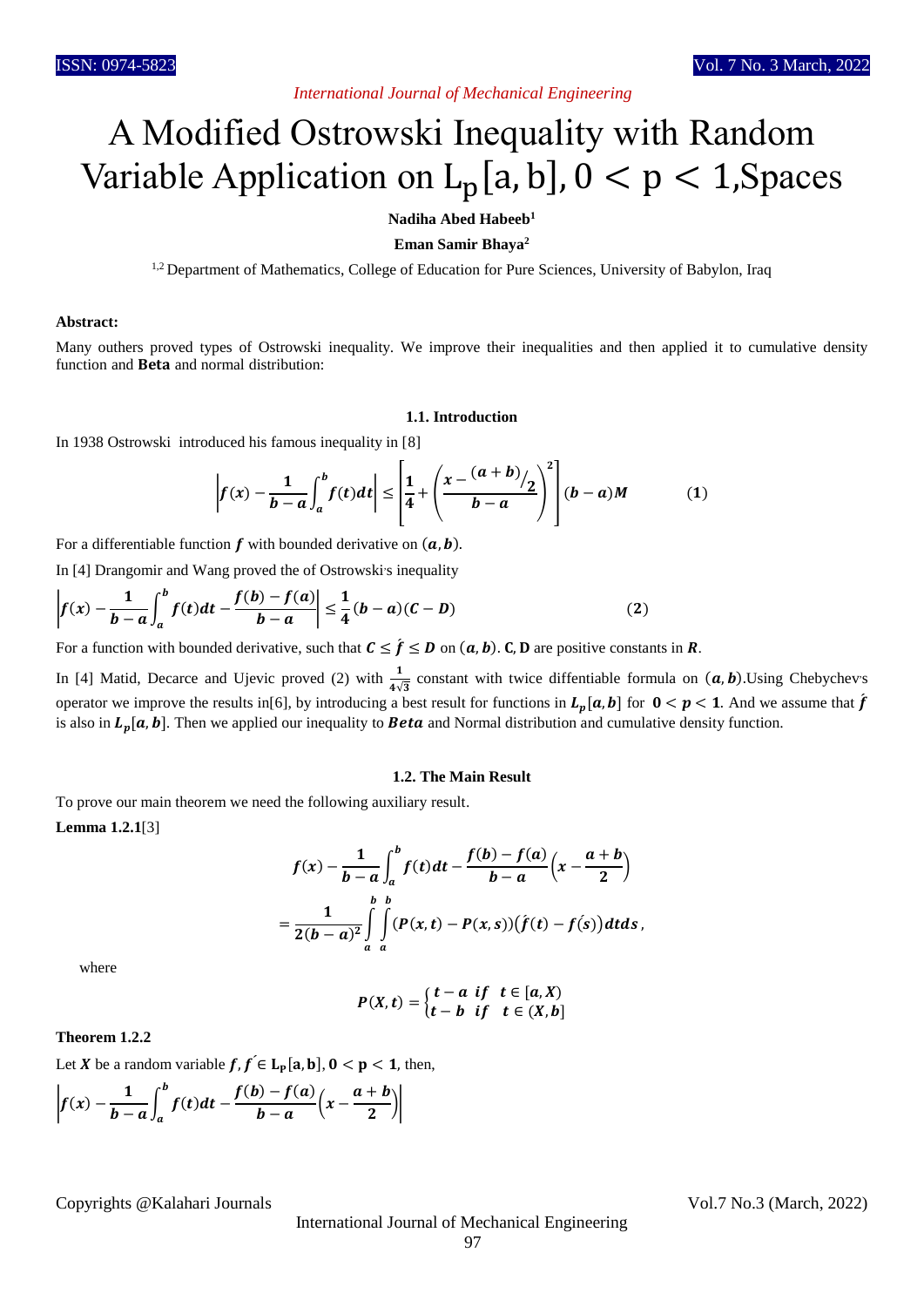$$
\leq \left(\frac{c(p)(b-a)^{p-1}}{2(p+1)}\right)\left[\left\|f\right\|_{p}+\left(\left(\frac{f(b)-f(a)}{b-a}\right)^{p}\right)^{\frac{1}{p}}\right],
$$

# **Proof:**

By using the Gaushy-Schwars inequality for double integrals, we get,

$$
\frac{1}{2(b-a)^2} \int\limits_{a}^{b} \int\limits_{a}^{b} (P(x,t) - P(x,s))(f(t) - f(s))dtds
$$
\n
$$
\leq \left(\frac{1}{2(b-a)^2} \int\limits_{a}^{b} \int\limits_{a}^{b} (P(x,t) - P(x,s))dtds\right)^{\frac{1}{2}}
$$
\n
$$
\left(\int\limits_{a}^{b} \int\limits_{a}^{b} (f(t) - f(s))dtds\right)^{\frac{1}{2}},
$$

Since any two norms on a finite dimensional space are equivalent, then we get,

$$
\frac{1}{2(b-a)^{2}} \int_{a}^{b} \int_{a}^{b} (P(x,t) - P(x,s)) (\dot{f}(t) - f(s)) dt ds
$$
\n
$$
\leq \left( \frac{c}{2(b-a)^{2}} \int_{a}^{b} \int_{a}^{b} |P(x,t) - P(x,s)|^{p} dt ds \right)^{\frac{1}{p}} \circ
$$
\n
$$
\left( \frac{1}{2(b-a)^{2}} \int_{a}^{b} \int_{a}^{b} |\dot{f}(t) - \dot{f}(s)|^{2} dt ds \right)^{\frac{1}{2}},
$$
\n(3)

where c is a positive constant.

Now, using (3), we get

$$
\frac{1}{2(b-a)^2}\int\limits_a^b\int\limits_a^b(P(x,t)-P(x,s))(\dot{f}(t)-f(s))dtds
$$

$$
\leq \left(\frac{c(p)}{2(b-a)^2} \int_{a}^{b} \int_{a}^{b} |P(x,t) - P(x,s)|^p dt ds\right)^{\frac{1}{p}} \circ
$$
  

$$
\left(\frac{c(p)}{2(b-a)^2} \int_{a}^{b} \int_{a}^{b} |f(t) - f(s)|^p dt ds\right)^{\frac{1}{p}}
$$
  
= I<sub>1</sub>° I<sub>2</sub> (4)

$$
(\mathbf{4})
$$

Now,

$$
I_1 = \left(\frac{cc(p)}{2(b-a)^2} \int\limits_a^b \int\limits_a^b |P(x,t) - P(x,s)|^p \, dt \, ds\right)^{\frac{1}{p}} \leq \left[\frac{c(p)}{2(b-a)^2} \int\limits_a^b \int\limits_a^b |p(x,t)|^p + |p(x,s)|^p \, dt \, ds\right]^{\frac{1}{p}}.
$$

This implies,

Copyrights @Kalahari Journals Vol.7 No.3 (March, 2022)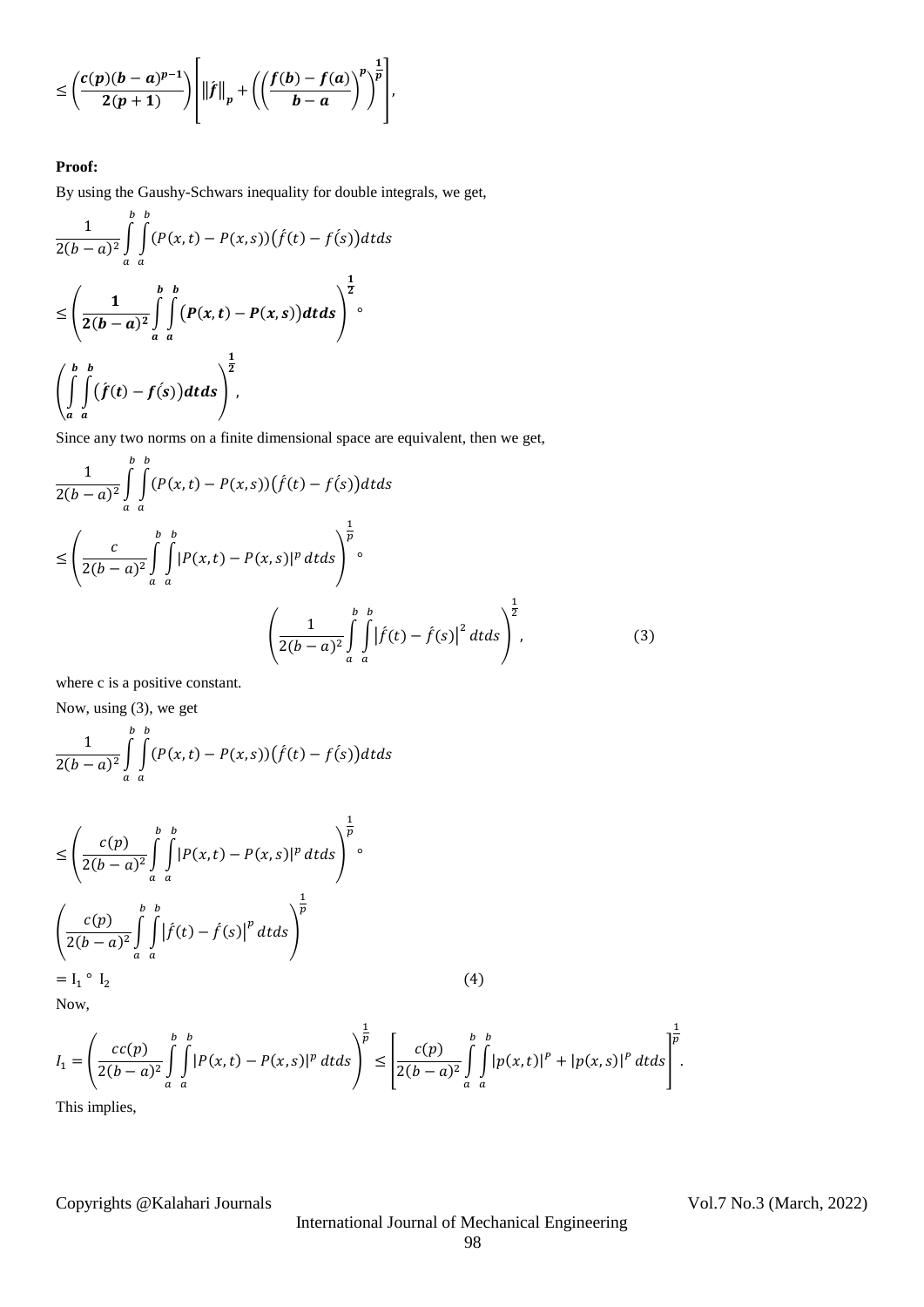$$
I_1 = \left(\frac{c(p)}{2(b-a)^2} \int\limits_a^b \int\limits_a^b |P(x,t) - P(x,s)|^p dt ds\right)^{\frac{1}{p}}
$$
  
\n
$$
\leq \left[\frac{c(p)}{2(b-a)^2} \left(\int\limits_a^b \int\limits_a^b |p(x,t)|^p dt ds + \int\limits_a^b \int\limits_a^b |p(x,s)|^p dt ds\right)\right]^{\frac{1}{p}}.
$$
  
\nThen,

$$
I_{1} = \left(\frac{c(p)}{2(b-a)^{2}} \int_{a}^{b} \int_{a}^{b} |P(x,t) - P(x,s)|^{p} dt ds\right)^{\frac{1}{p}}
$$
  
\n
$$
\leq \left[\frac{c(p)}{2(b-a)^{2}} \left((b-a)\int_{a}^{b} |p(x,t)|^{p} dt + (b-a)\int_{a}^{b} |p(x,s)|^{p} ds\right)\right]^{\frac{1}{p}}.
$$
  
\nThis implies

This implies,

$$
I_1 = \left(\frac{c(p)}{2(b-a)^2} \int_a^b \int_a^b |P(x,t) - P(x,s)|^p dt ds\right)^{\frac{1}{p}}
$$
  

$$
\leq \left[\frac{c(p)}{2(b-a)} \left(\int_a^b |p(x,t)|^p dt + \int_a^b |p(x,s)|^p ds\right)\right]^{\frac{1}{p}}.
$$

By using assumption in Lemma 1.2.1, we get,

$$
I_{1} = \left(\frac{c(p)}{2(b-a)^{2}} \int_{a}^{b} \int_{a}^{b} |P(x,t) - P(x,s)|^{p} dt ds\right)^{\frac{1}{p}}
$$
  

$$
\leq \left[\frac{c(p)}{2(b-a)} \left[ \left( \int_{a}^{x} (t-a)^{p} dt + \int_{x}^{b} (t-b)^{p} dt \right) + \left( \int_{a}^{x} (s-a)^{p} ds + \int_{x}^{b} (s-b)^{p} ds \right) \right] \right]^{\frac{1}{p}}
$$

 $\frac{1}{p}$ 

Therefore,

$$
I_1 = \left(\frac{c(p)}{2(b-a)^2} \int_a^b \int_a^b |P(x,t) - P(x,s)|^p dt ds\right)^{\frac{1}{p}}
$$
  
\n
$$
\leq \left[\frac{c(p)}{2(b-a)} \left(\frac{1}{p+1}(t-a)\right)^{p+1}\right]_a^x + \left(\frac{1}{p+1}(t-b)\right)^{p+1} \Big|_x^b \Big]_a^{\frac{1}{p}}.
$$
  
\nThen,

$$
I_1 = \left(\frac{c(p)}{2(b-a)^2} \int_a^b \int_a^b |P(x,t) - P(x,s)|^p dt ds\right)^{\frac{1}{p}}
$$
  
\n
$$
\leq c(p) \left[\frac{c(p)}{2(b-a)(p+1)} \left((x-a)\right)^{p+1} - \left((x-b)\right)^{p+1}\right]
$$
  
\n
$$
\leq \left(\frac{2c(p)}{2(b-a)(p+1)} (b-a)^{p+1}\right)^{\frac{1}{p}}.
$$
  
\nThis implies,

Copyrights @Kalahari Journals Vol.7 No.3 (March, 2022)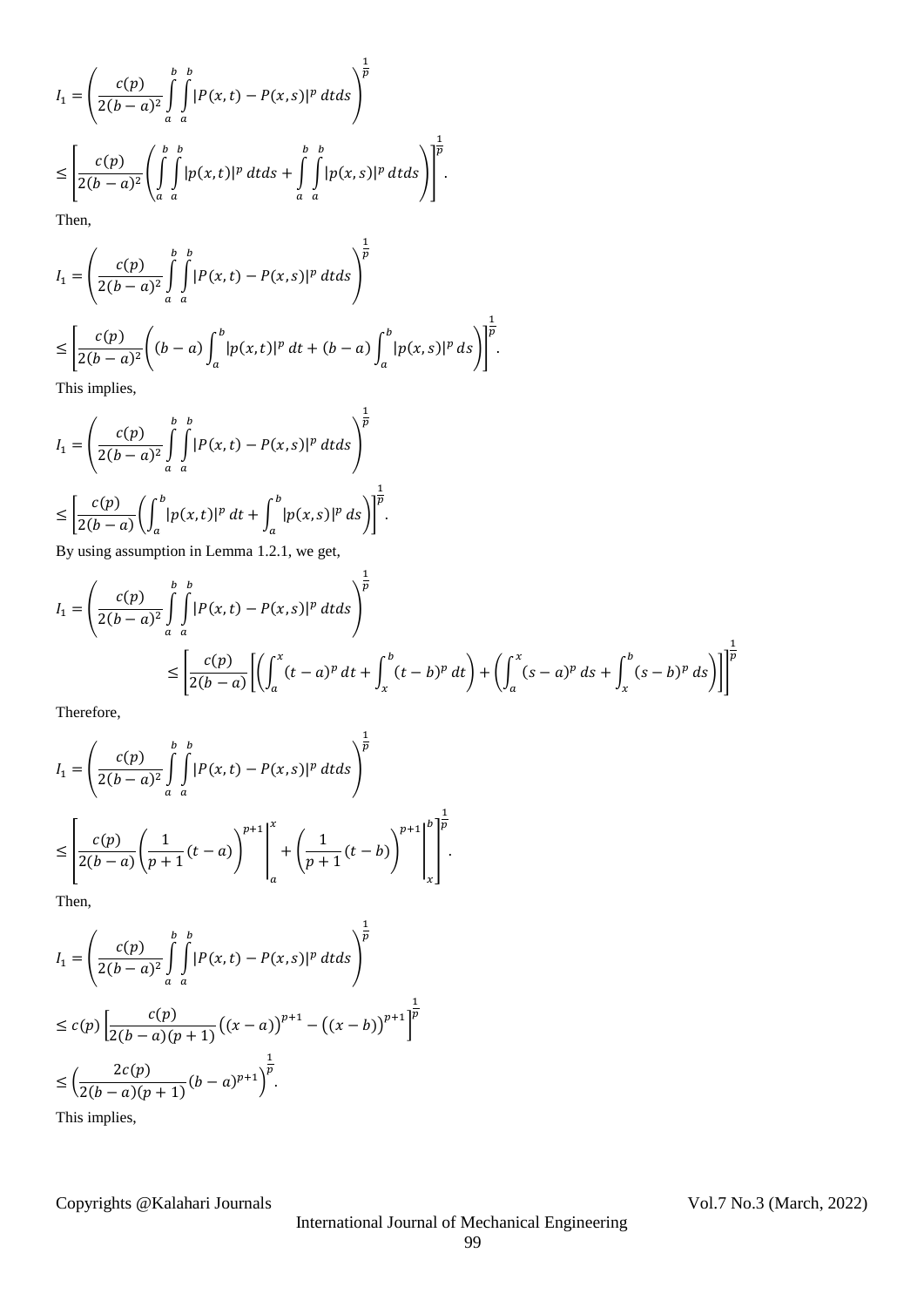$$
I_1 = \left(\frac{c(p)}{2(b-a)^2} \int\limits_a^b \int\limits_a^b |P(x,t) - P(x,s)|^p \, dt \, ds\right)^{\frac{1}{p}} \le \left(\frac{c(p)(b-a)^p}{(p+1)}\right)^{\frac{1}{p}}.\tag{5}
$$

Also,

$$
I_2 = \left(\frac{c(p)}{2(b-a)^2} \int_a^b \int_a^b |f(t) - f(s)|^p dt ds\right)^{\frac{1}{p}}
$$
  

$$
\leq \left[\frac{c(p)}{2(b-a)^2} \left(\int_a^b |f(t)|^p dt ds + \int_a^b |f(s)|^p dt ds\right)\right]^{\frac{1}{p}},
$$

Since  $\|\hat{\theta}\|_p < \|\hat{\theta}\|_1$ , we get,

$$
I_{2} = \left(\frac{c(p)}{2(b-a)^{2}} \int_{a}^{b} \int_{a}^{b} |f(t) - f(s)|^{p} dt ds\right)^{\frac{1}{p}}
$$
  
\n
$$
\leq \left[c(p)\frac{c}{2(b-a)^{2}} \left((b-a)\int_{a}^{b} |f(t)|^{p} dt + (b-a)\int_{a}^{b} |f(s)|^{p} ds\right)\right]^{\frac{1}{p}}
$$
  
\n
$$
\leq \frac{c(p)}{2(b-a)^{2}} (b-a) \left(\|f\|_{p} + \int_{a}^{b} |f(s)|^{p} ds\right)
$$
  
\nTherefore.

erefore,

$$
I_2 = \left(\frac{c(p)}{2(b-a)^2} \int_a^b \int_a^b |f(t) - \hat{f}(s)|^p dt ds\right)^{\frac{1}{p}} \le \left(\frac{c(p)}{2(b-a)}\right)^{\frac{1}{p}} \left(\|f\|_p + \frac{f(b) - f(a)}{b-a}\right).
$$
 (6)

Put  $(5)$  and  $(6)$  in  $(4)$ , we get,

$$
\left| \frac{1}{2(b-a)^2} \int_{a}^{b} \int_{a}^{b} (P(x,t) - P(x,s)) (\dot{f}(t) - f(s)) dt ds \right|
$$
  

$$
\leq \left( \frac{c(p)(b-a)^p}{(p+1)} \right)^{\frac{1}{p}} \left( \frac{c(p)}{2(b-a)} \right)^{\frac{1}{p}} \left( ||f||_p + \frac{f(b) - f(a)}{b-a} \right).
$$
 (7)

By using Lemma 1.2.1 and (7), we get,

$$
\left| f(x) - \frac{1}{b-a} \int_a^b f(t)dt - \frac{f(b) - f(a)}{b-a} \left( x - \frac{a+b}{2} \right) \right|
$$
  

$$
\leq \left( \frac{c(p)(b-a)^{p-1}}{2(p+1)} \right)^{\frac{1}{p}} \left[ \left\| f \right\|_p + \left( \frac{f(b) - f(a)}{b-a} \right)^p \right]
$$
  
where  $c(n)$  is a positive constant denoteding on a only.

where  $c(p)$  is a positive constant depending on p only ■

# **Collorary 6.2.3**

Let X be a random variable  $f, f \in L_p[a, b], 0 < p < 1$ , then

$$
\left|f\left(\frac{a+b}{2}\right)-\frac{1}{b-a}\int_a^b f(t)dt\right|\leq \left(\frac{c(p)(b-a)^{p-1}}{2(p+1)}\right)^{\frac{1}{p}}\left[\left\|f\right\|_p+\left(\frac{f(b)-f(a)}{b-a}\right)^p\right].
$$

**Proof:**

Copyrights @Kalahari Journals Vol.7 No.3 (March, 2022)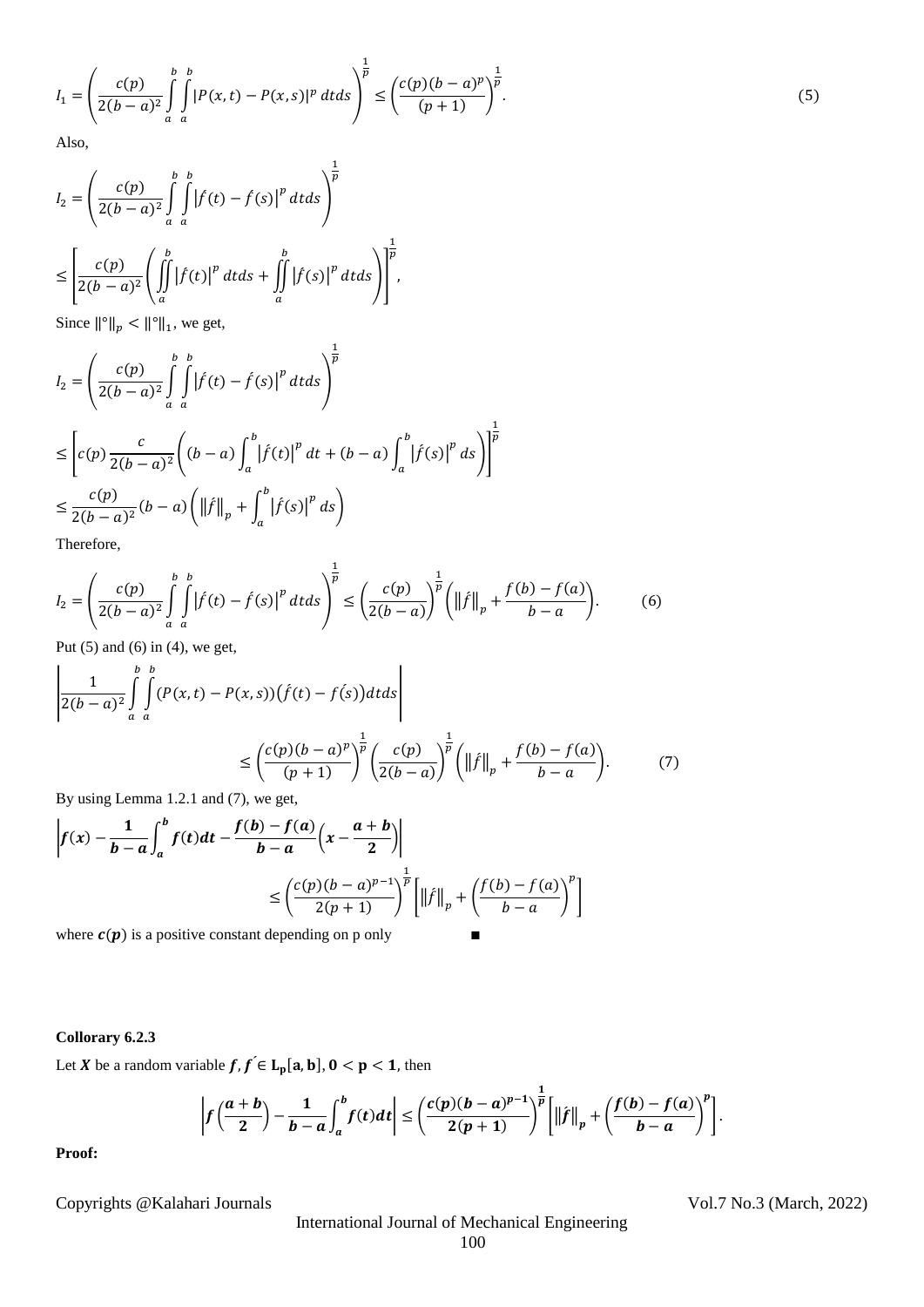Take  $X = \frac{a+b}{2}$  $\frac{10}{2}$  is the midpoint,

By using Theorem 1.2.2, we get,

$$
\left|f\left(\frac{a+b}{2}\right)-\frac{1}{b-a}\int_a^b f(t)dt\right|\leq \left(\frac{c(p)(b-a)^{p-1}}{2(p+1)}\right)^{\frac{1}{p}}\left[\left\|f\right\|_p+\left(\frac{f(b)-f(a)}{b-a}\right)^p\right],
$$

where  $c(p)$  is a positive constant depending upon p.

## **1.3.Applications for Distribution Function and Random Variable.**

# **Theorem 1.3.1**

Let  $X$  be a random variable with probability density function

 $f: [a, b] \rightarrow R_{+}$  and having the cumulative density function

 $F: [a, b] \to [0, 1]$  and  $f, F \in L_p[a, b], 0 < p < 1$ , then,

$$
\left| F(x) - \frac{b - E(X)}{b - a} - \frac{1}{b - a} \left( x - \frac{a + b}{2} \right) \right| \leq \left( \frac{c(p)(b - a)^{p - 1}}{2(p + 1)} \right)^{\frac{1}{p}} \left[ \|f\|_{p} + \left( \frac{1}{b - a} \right)^{p} \right],
$$

where  $c(p)$  is a positive constant depending on p only .

## **Proof:**

Put  $F(x)$  instead of f in Theorem 1.2.2, we get,

$$
\left| F(x) - \frac{1}{b-a} \int_a^b F(t)dt - \frac{F(b) - F(a)}{b-a} \left( x - \frac{a+b}{2} \right) \right|
$$
  

$$
\leq \left( \frac{c(p)(b-a)^{p-1}}{2(p+1)} \right)^{\frac{1}{p}} \left[ \left\| f \right\|_p + \left( \frac{F(b) - F(a)}{b-a} \right)^p \right]
$$
 (8)  

$$
F(b) = 1.
$$

(10)

Since  $F(a) = 0$  and F

Also, since  $F(x) = \int_a^x f(t) dt$ ,  $X \in [a, b]$  $\int_a^b f(t)dt$ ,  $X \in [a, b]$ . So,  $\hat{F} = f$  and E(X)  $\int_a^b t dF(t) dt$ .  $\boldsymbol{a}$  $\int F(t) dt = b - E(X).$ b  $\boldsymbol{a}$ 

Put (9) and (10) in (8), we get,

$$
\left| F(x) - \frac{b - E(X)}{b - a} - \frac{1}{b - a} \left( x - \frac{a + b}{2} \right) \right|
$$
  

$$
\leq \left( \frac{c(p)(b - a)^{p-1}}{2(p+1)} \right)^{\frac{1}{p}} \left[ ||f||_p + \left( \frac{1}{b - a} \right)^p \right]
$$

## **Colloraly 1.3.2**

Let  $X$  be a random variable with probability density function

 $f$  and having the cumulative density function  $F$ , such that

 $f, F \in L_p[a, b], 0 < p < 1$ , then,

$$
\left| P_r\left(X \leq \frac{a+b}{2}\right) - \frac{b - E(X)}{b-a} \right|
$$
  

$$
\leq \left( \frac{c(p)(b-a)^{p-1}}{2(p+1)} \right)^{\frac{1}{p}} \left[ ||f||_p + \left( \frac{1}{b-a} \right)^p \right]
$$

Copyrights @Kalahari Journals Vol.7 No.3 (March, 2022)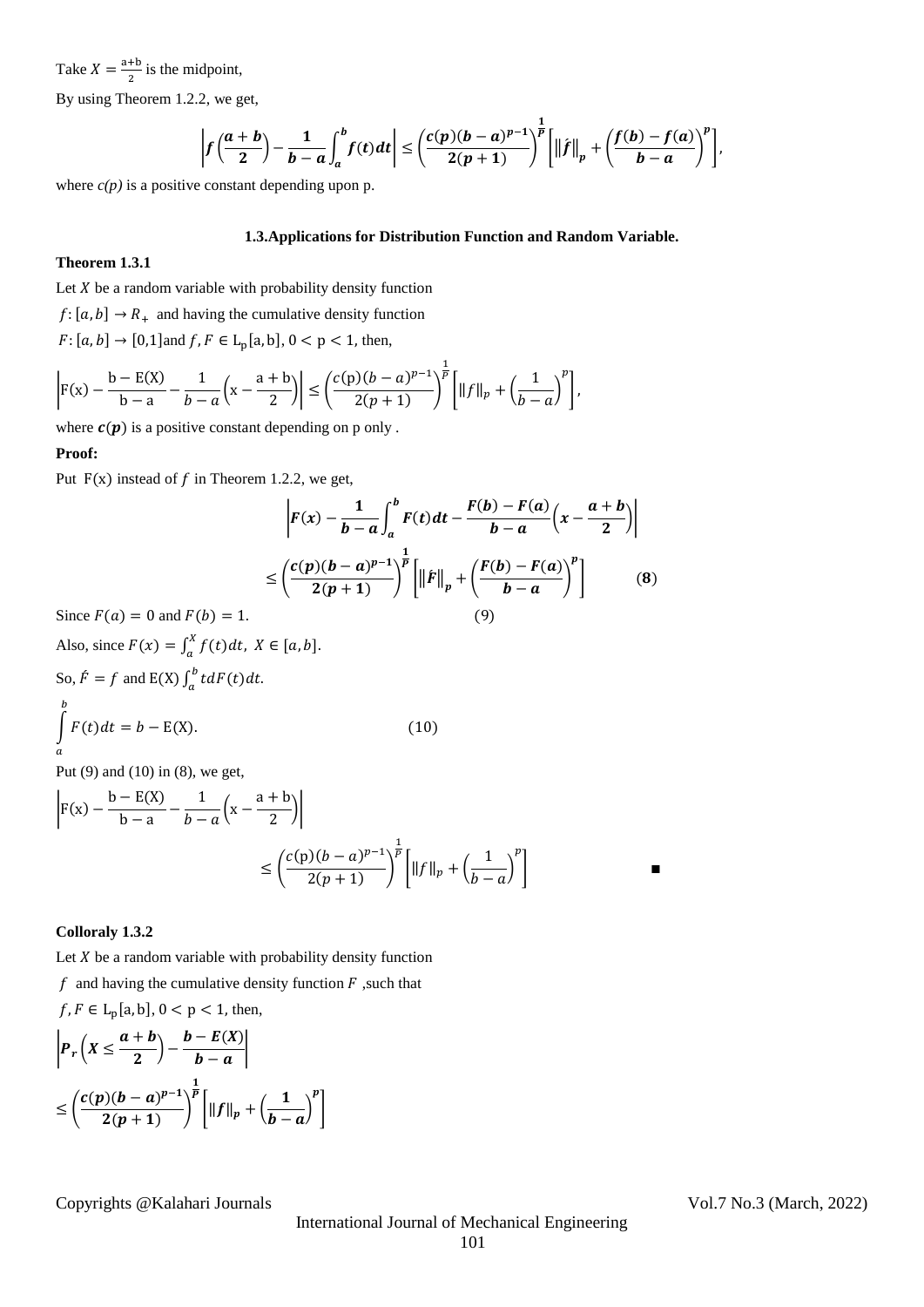### **Proof:**

Take  $X = \frac{a+b}{a}$  $\frac{10}{2}$ . Since  $P_r$ (X  $\leq$  x) =  $F(X)$ , then by using Theorem 1.3.1, we get  $\mathbf{1}$ 

$$
\left| P_r\left(X \leq \frac{a+b}{2}\right) - \frac{b - E(X)}{b-a} \right| \leq \left( \frac{c(p)(b-a)^{p-1}}{2(p+1)} \right)^{\frac{p}{p}} \left[ ||f||_p + \left( \frac{1}{b-a} \right)^p \right]
$$

The following theorem related to application for βeta distribution;

## **Theorem 1.3.3**

Let X be a random variable and  $X \sim B_{\alpha,\beta}$  whose the density function belongs to the  $L_p$  where  $0 < p < 1$  then

$$
\left| P_r(X \le x) + \frac{\beta}{\alpha + \beta} - X + \frac{1}{2} \right|
$$
  
 
$$
\le \left( \frac{c(p)}{2(p+1)} \right)^{\frac{1}{p}} \left[ \frac{1}{B(\alpha, \beta)} (B(P(\alpha - 1) + P(\beta - 1) + 1)^{\frac{1}{p}} + 1) \right]
$$

#### **Proof:**

Since  $X \sim B_{\alpha,\beta}$ , then the probability density function as follows,

$$
f(X, \alpha, \beta) = \frac{X^{\alpha-1}(1-X)^{\beta-1}}{\beta(\alpha, \beta)}
$$
 0 < X < 1,  
where,  $B(\alpha, \beta) = \int_0^1 t^{\alpha-1}(1-t)^{\beta-1} dt$ .  
Then

$$
||f(.,\alpha,\beta)||_p = \frac{1}{B(\alpha,\beta)}(B(P(\alpha-1)+,P(\beta-1)+1)^{\frac{1}{p}}.
$$

Also,  $E(X) = \frac{\alpha}{\alpha}$  $\frac{a}{\beta + \alpha}$ .

Now, by using Theorem 1.3.1, we get,

$$
\begin{split} & \left| F(x) - \frac{b - \frac{\alpha}{\beta + \alpha}}{b - a} - \frac{1}{b - a} \left( x - \frac{a + b}{2} \right) \right| \\ &\leq \left( \frac{c(p)(b - a)^{p-1}}{2(p+1)} \right)^{\frac{1}{p}} \left[ \frac{1}{B(\alpha, \beta)} (B(P(\alpha - 1) + P(\beta - 1) + 1)^{\frac{1}{p}} + \left( \frac{1}{b - a} \right)^p \right]. \end{split}
$$

Since  $P_r$ ( $X \le x$ ) =  $F(X)$ , and b=1, then

$$
\left| P_r(X \le x) + \frac{\beta}{\alpha + \beta} - x + \frac{1}{2} \right|
$$
  

$$
\le \left( \frac{c(p)}{2(p+1)} \right)^{\frac{1}{p}} \left[ \frac{1}{B(\alpha, \beta)} (B(P(\alpha-1) + P(\beta-1) + 1)^{\frac{1}{p}} + 1) \right] \qquad \blacksquare
$$

The next theorem is an application for Normal distribution.

#### **Theorem 1.3.4**

Let X be a random variable with parameters  $(\mu, \delta^2) \in \Omega$ , with the probability density function

 $f(X, \mu, \delta^2) = \frac{1}{\delta R^2}$  $rac{1}{\delta\sqrt{2\pi}}e^{\frac{-(X-\mu)^2}{2\delta^2}}$  $\frac{1}{2\delta^2}$ , where  $\Omega = \{(\mu, \delta^2); -\infty < \mu < \infty, 0 < \delta^2 < \infty\}.$ Then

$$
\left| P_r\left(X \leq \left(\frac{a+b}{2}\right)\right) + \mu - X - \frac{1}{2} \right| \leq \left(\frac{c(P)}{2(p+1)}\right)^{\frac{1}{p}} \left[ \left(\frac{2}{\pi}\right)^{\frac{1}{2p}} \left(\frac{\mu}{e^{\delta}}\right)^{\frac{1}{p}} + 1 \right]
$$

Copyrights @Kalahari Journals Vol.7 No.3 (March, 2022)